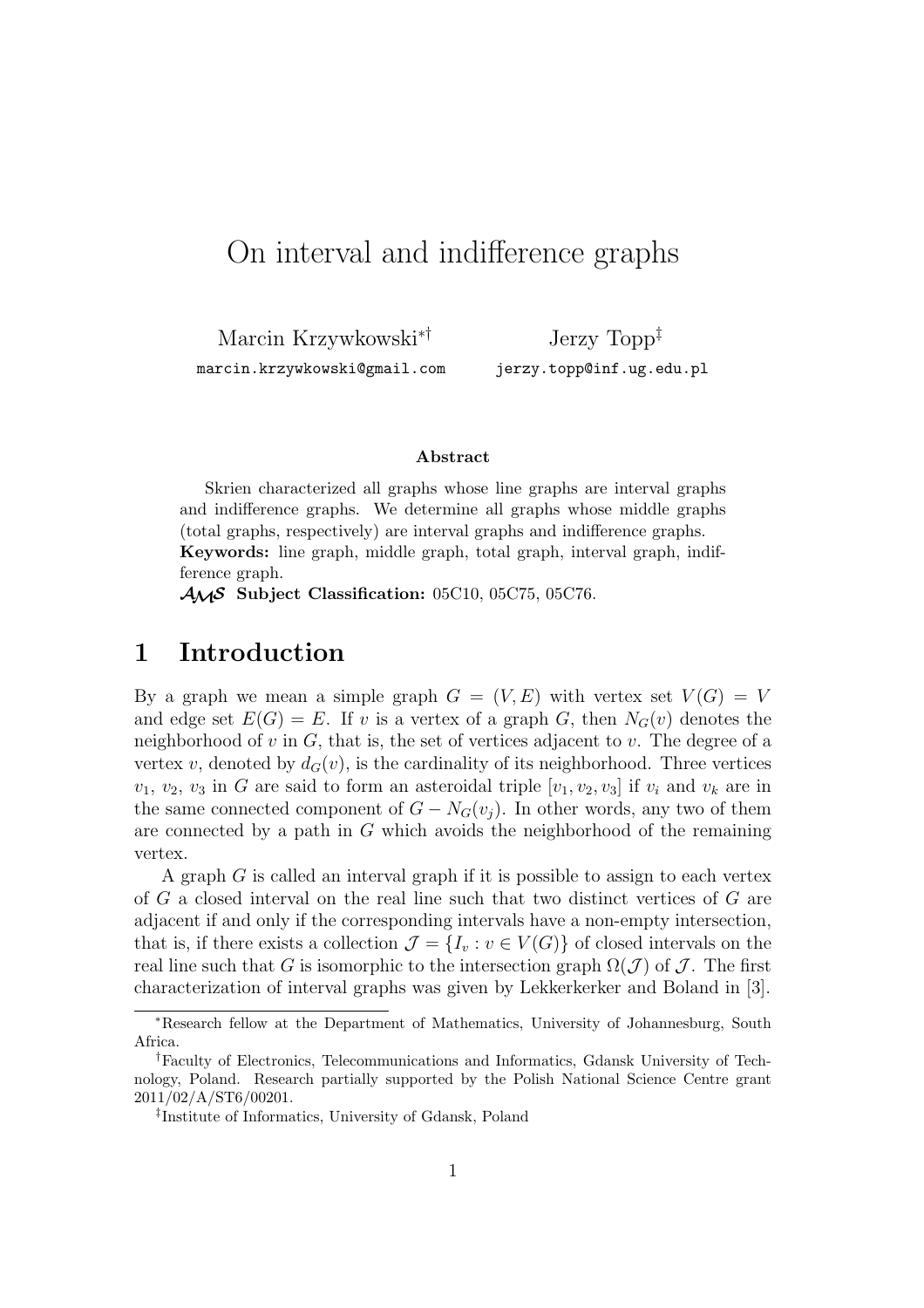**Theorem 1 (Lekkerkerker and Boland)** *A graph* G *is an interval graph if* and only if it does not contain  $C_k$   $(k \geq 4)$  as an induced subgraph, and also no *asteroidal triple.*

A graph G is called an indifference graph if there exists a real-valued function f on  $V(G)$  and a real number  $\delta > 0$  such that  $vu \in E(G)$  if and only if  $|f(u) |f(v)| \leq \delta$  for  $u, v \in V(G)$ . Fundamental structural properties of the indifference graphs were proved by Roberts in [4].

**Theorem 2 (Roberts)** *A graph* G *is an indifference graph if and only if it does not contain any of the graphs*  $K_{1,3}$ ,  $C_k$  ( $k \geq 4$ ),  $G_2$ ,  $G_3$  (*see Figure 1*) *as an induced subgraph.*



The interval and indifference graphs clearly satisfy the hereditary property, that is, every induced subgraph is also an interval or indifference graph, respectively.

Several authors noticed that interval graphs and indifference graphs arise naturally in many contexts, and are useful, for example, in conflicting events, scheduling and allocation problems. For algorithmic aspects and various applications of interval and indifference graphs, see [2].

Skrien characterized all graphs whose line graphs are interval graphs and indifference graphs. We determine all graphs whose middle graphs (total graphs, respectively) are interval graphs and indifference graphs.

### **2 Interval and indifference line graphs**

The line graph of a graph G, denoted by  $L(G)$ , is the intersection graph  $\Omega(\overline{E}(G))$ of the family  $\overline{E}(G) = \{\{u, v\} : uv \in E(G)\}\$ , that is,  $L(G)$  is the graph whose vertices are in one-to-one correspondence with the edges of  $G$ , and two vertices of  $L(G)$  are adjacent if and only if the corresponding edges of G are adjacent. Skrien [5] characterized the interval and indifference line graphs.

**Theorem 3 (Skrien)** *For a connected graph* G *the following conditions are equivalent:*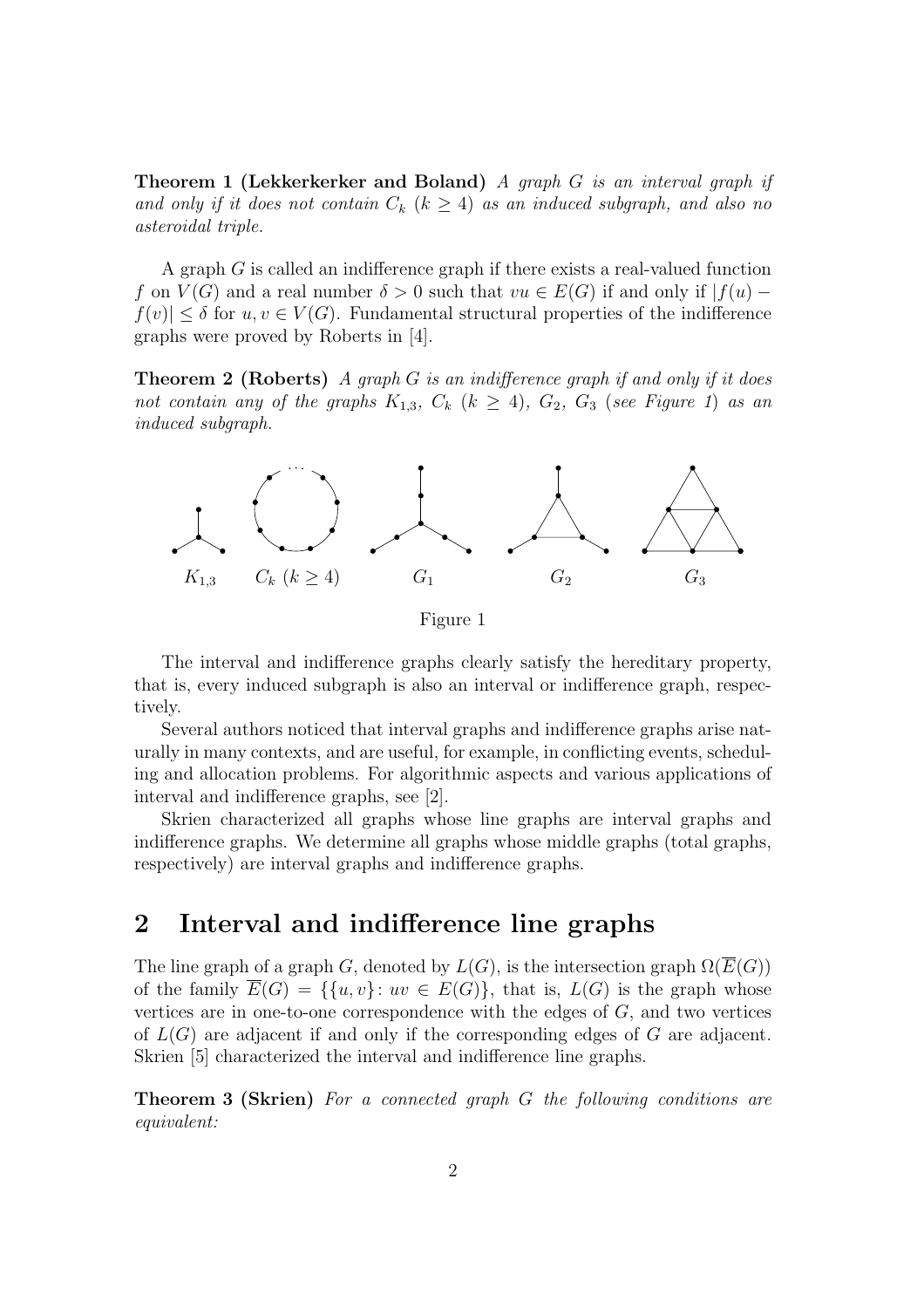- (a) L(G) *is an interval graph;*
- (b) L(G) *is an indifference graph;*
- (c)  $L(G)$  does not contain any of the graphs  $G_2$ ,  $G_3$ ,  $C_k$  ( $k \geq 4$ ) (*see Figure 1*) *as an induced subgraph;*
- (d) G does not contain any of the graphs  $G_1$ ,  $G_2$ ,  $C_k$  ( $k \geq 4$ ) (*see Figure 1*) as *a subgraph;*
- (e) G is a subgraph of the graph  $T_m^d$   $(d \geq 2, m \geq 0)$  given in Figure 2.



Figure 2

## **3 Interval and indifference middle graphs**

The middle graph  $M(G)$  of a graph G is defined to be the intersection graph  $\Omega(F)$ of the family  $F = \overline{V}(G) \cup \overline{E}(G) = \{\{v\}: v \in V(G)\} \cup \{\{u,v\}: uv \in E(G)\}.$  In [2] it is proved that  $M(G)$  is isomorphic to the line graph  $L(G \circ K_1)$  of the corona  $G \circ K_1$  of G and  $K_1$ . (The graph  $G \circ K_1$  is a graph obtained by taking G and  $|V(G)|$  copies of  $K_1$ , and joining the *i*-th vertex of G to the *i*-th copy of  $K_1$ .)

The next characterization of interval graphs immediately follows from Theorems 2 and 3 and from the equation  $M(G) = L(G \circ K_1)$ .

**Corollary 4** *Let* G *be a connected graph. Then* M(G) *is an interval graph if and only if* G *is a path.*

We now characterize graphs G for which the middle graph  $M(G)$  is an indifference graph.

**Theorem 5** *Let* G *be a connected graph. Then the middle graph* M(G) *is an indifference graph if and only if* G *is a path.*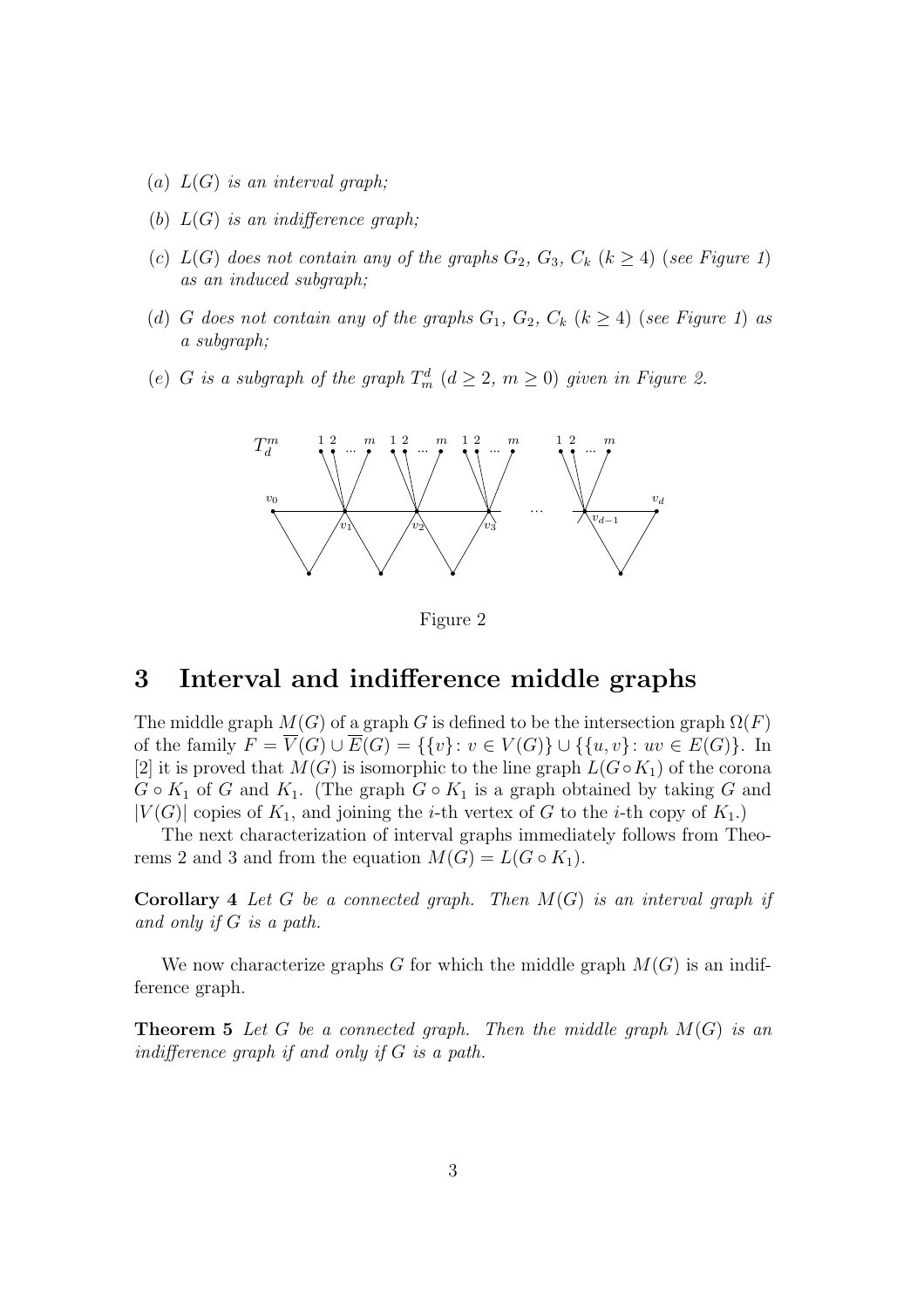**Proof.** If G is a path on n vertices, then  $G \circ K_1$  is a subgraph of  $T_d^m$  (given in Figure 2) for  $d \geq n+1$  and  $m \geq 1$ . In the light of Theorem 3 and the equation  $M(G) = L(G \circ K_1)$ , the middle graph  $M(G)$  is an indifference graph.

If  $M(G) = L(G \circ K_1)$  is an indifference graph, then by Theorem 3, the graph  $G \circ K_1$  cannot contain any of the graphs  $G_1, G_2 = K_3 \circ K_1, C_k$   $(k \geq 4)$  as a subgraph. This implies that G does not contain any of the graphs  $K_{1,3}$  and  $C_k$  $(k > 4)$  as a subgraph. Thus G must be a path.

## **4 Interval and indifference total graphs**

The total graph of a graph G, denoted by  $T(G)$ , is the intersection graph  $\Omega(F)$ of the family  $F = \overline{E}(G) \cup \overline{VE}(G) = \{\{u, v\} : uv \in E(G)\} \cup \{\{u\} \cup \{\{u, v\} : v \in E(G)\}\}$  $N_G(u)$ :  $u \in V(G)$ , that is,  $T(G)$  is the graph for which there exists a one-to-one correspondence between its vertices and the vertices and edges of G such that two vertices of  $T(G)$  are adjacent if and only if the corresponding elements in G are adjacent or incident. This concept was originated by Behzad [1]. It is interesting to note that the graphs  $G$  and  $L(G)$  are induced subgraphs of the total graph  $T(G).$ 

In the following theorem we characterize graphs whose total graphs are interval and indifference graphs.

**Theorem 6** *For a connected graph* G *the following conditions are equivalent:*

- (a) T(G) *is an interval graph;*
- (b) T(G) *is an indifference graph;*
- (c) G *is a path.*

**Proof.** (a)  $\Rightarrow$  (c). Assume that  $T(G)$  is an interval graph. Then its subgraph  $L(G)$  is an interval graph, and by Theorem 3, the graph G is a subgraph of  $T_d^m$ for some d and m. The same arguments as above show that  $C_3$  cannot be a subgraph of  $G$ , and therefore  $G$  is a tree. We now claim that the degree of each vertex  $v$  in  $G$  is at most two. Suppose to the contrary that  $v$  is a vertex of degree at least three in  $G$ , and let  $v_1$ ,  $v_2$  and  $v_3$  be three neighbors of v in  $G$ . Then  $T(G)$  contains an asteroidal triple  $[v_1, v_2, v_3]$  isomorphic to  $G_2$ , a contradiction (see Theorem 1). Hence  $G$  is a path.

 $(b) \Rightarrow (c)$ . If the total graph  $T(G)$  is an indifference graph, then its induced subgraphs  $G$  and  $L(G)$  are also indifference graphs. In the light of Theorem 2, the graph G cannot contain  $K_{1,3}$  as an induced subgraph. Furthermore, by Theorem 3, the graph  $G$  is a subgraph of  $T_d^m$  (given in Figure 2) for some d and m. This implies that G is a subgraph of  $T_d^0$  $\mathcal{C}_d^0$ . Now let us observe that if G contains a cycle  $C_3 = (v_0, v_1, v_2, v_0)$  of length 3, then  $T(G)$  has an induced cycle